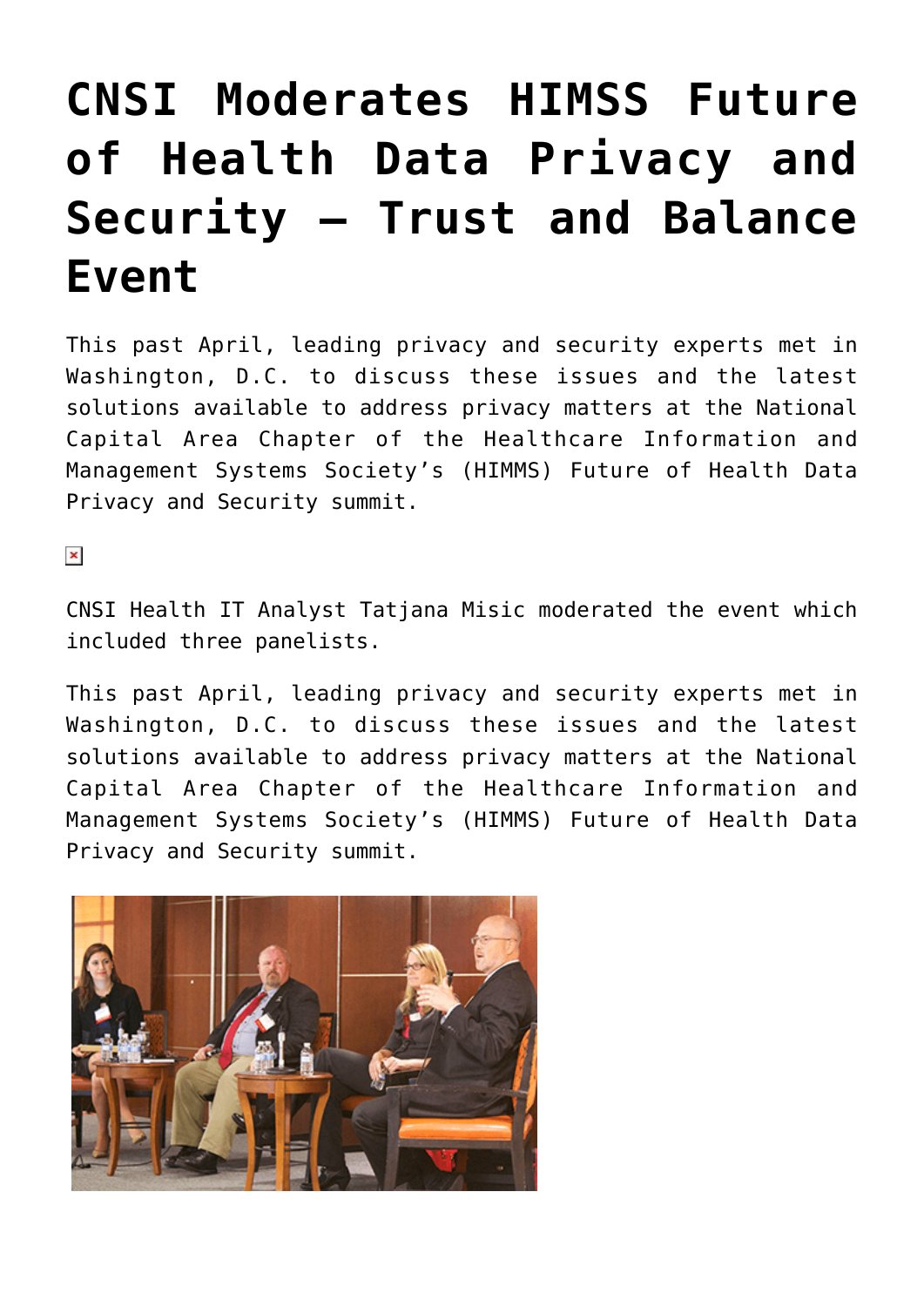CNSI Health IT Analyst Tatjana Misic moderated the event which included three panelists. The panelists provided unique perspectives on ensuring security and privacy remain of paramount importance while also guaranteeing that these protections do not hinder the industry's central goal\_ increasing access and support for affordable, quality health care.

Rick Barnhill, who serves as deputy chief and program manager for the U.S. Army's Western Regional Medical Command Clinical Informatics Division, was among the panelists on board. The Department of Defense's preparation in acquiring a new enterprise electronic health record (EHR) system and its security requirements was also outlined. Barnhill noted that while meaningful consent is a widely accepted way for patients to express preferences in limiting access to their health records, technical issues related to data segmentation and patient education associated with consent can at times create obstacles. He also gave examples of successful electronic exchange of the patient data with the Department of Veterans Affairs.

Deven McGraw, director of the Health Privacy Project at the Center for Democracy and Technology, also participated, discussing her efforts developing workable security protections for EHRs. McGraw highlighted the need for building trust between providers and patients in order to establish confidence that our medical records are safe. She also discussed the future of privacy in healthcare and noted that pragmatic solutions are needed and available to overcome identity and other privacy issues that arise from the electronic exchange of patient data.  $\pmb{\times}$ 

Identity management for secure electronic exchanges, care coordination efforts and payment for health care was covered widely during the event. Daniel Vidosic, Defense Manpower Data Center IT Specialist and iEHR Integration Project Manager,